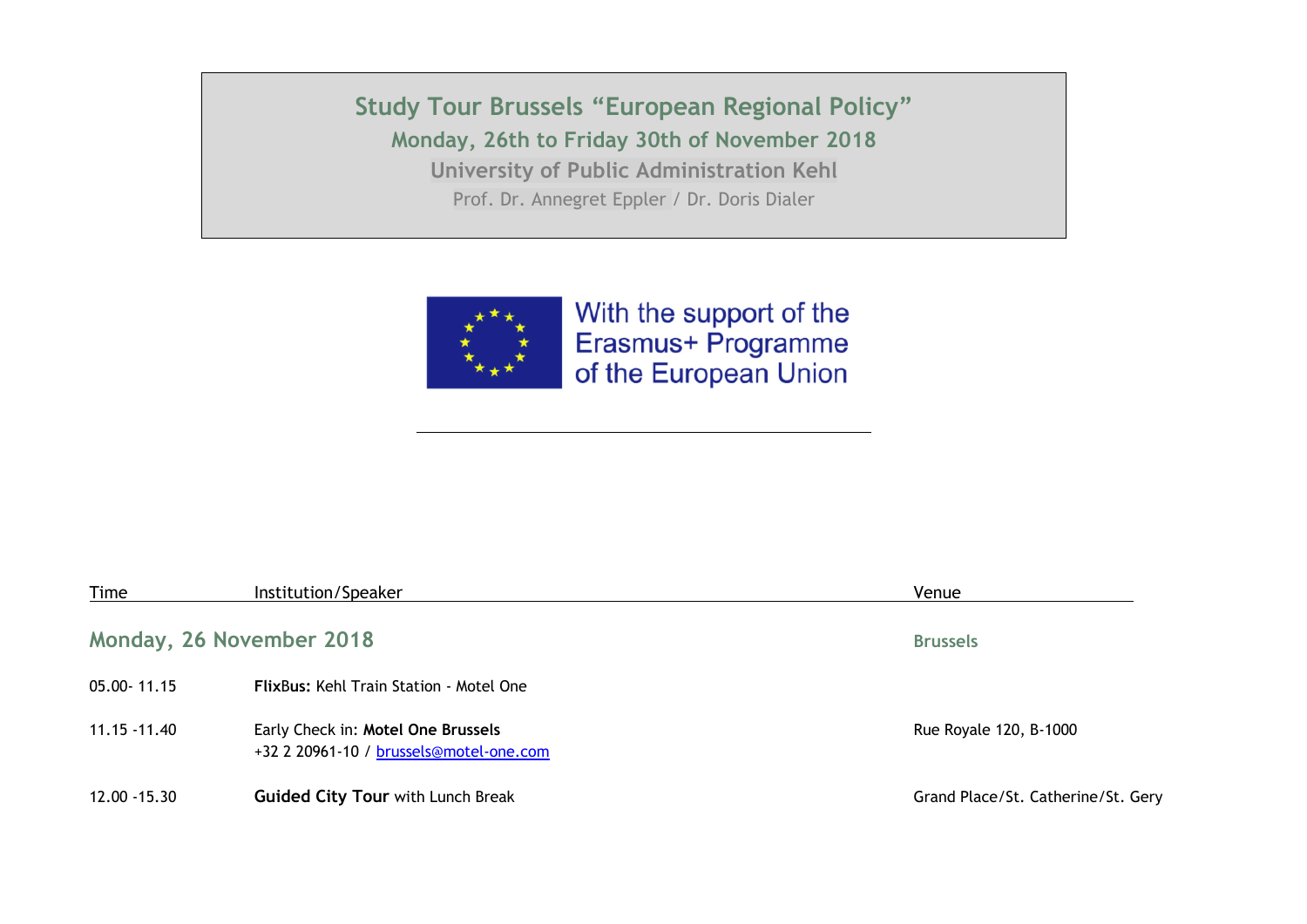Tour Guide: Erik BAPTIST, Belgium City Planer and Historian **Special Lecture:** The Royal Family (Alphonse de Grady de Horion)

#### **15:40 - 18:30 Permanent Representation of the Land Baden-Württemberg to the EU**

| 15:40 - 16:00 | Accreditation                                                             | Rue Belliard 60-62, B-1040                                             |
|---------------|---------------------------------------------------------------------------|------------------------------------------------------------------------|
| 16:00 - 17:00 | Lecture I: How to Represent a Federal State in Brussels?                  | www.bw-in-bruessel.eu                                                  |
| 17:00 - 17:30 | <b>Discussion</b>                                                         |                                                                        |
| 17:30 - 18:30 | Coming Together "Snacks & Drinks": Exchange with interns from the Germany |                                                                        |
|               |                                                                           |                                                                        |
| 19.00 - 22.00 | Belgium Beer Tasting "A la Mort Subite"                                   | Rue Montagne-aux-Herbes Potagères 7,<br>B-1000 / www.alamortsubite.com |

### **Tuesday, 27 November 2018**

08:45 - 09:10 Walk to the European Commission

#### 08:45 - 13:00 **European Commission**

| $09:10 - 09.30$ | Accreditation « Charlemagne » (Entrance « Rue du Taciturne)                            | Rue de la Loi 170, B-1040     |
|-----------------|----------------------------------------------------------------------------------------|-------------------------------|
| $09.30 - 10.30$ | <b>Lecture I:</b> Commission's Functions within the European Union's Policy Process    |                               |
| $10.30 - 10.45$ | Coffee break                                                                           |                               |
| 10.45 - 11.45   | <b>Lecture II:</b> Regional Policy and Cohesion Policy                                 |                               |
| $11:45 - 12.45$ | <b>Lecture III:</b> European Cities in the Centre of Policy Formulation                |                               |
| $13.00 - 14.20$ | Lunch Break "EXKi Schuman"                                                             | Rue de la Loi 232/234, B-1040 |
| 14.20 - 14.40   | Walk to the Committee of Regions                                                       |                               |
| $14:45 - 16:40$ | Committee of the Regions and European Office of Local Authorities of Baden-Württemberg |                               |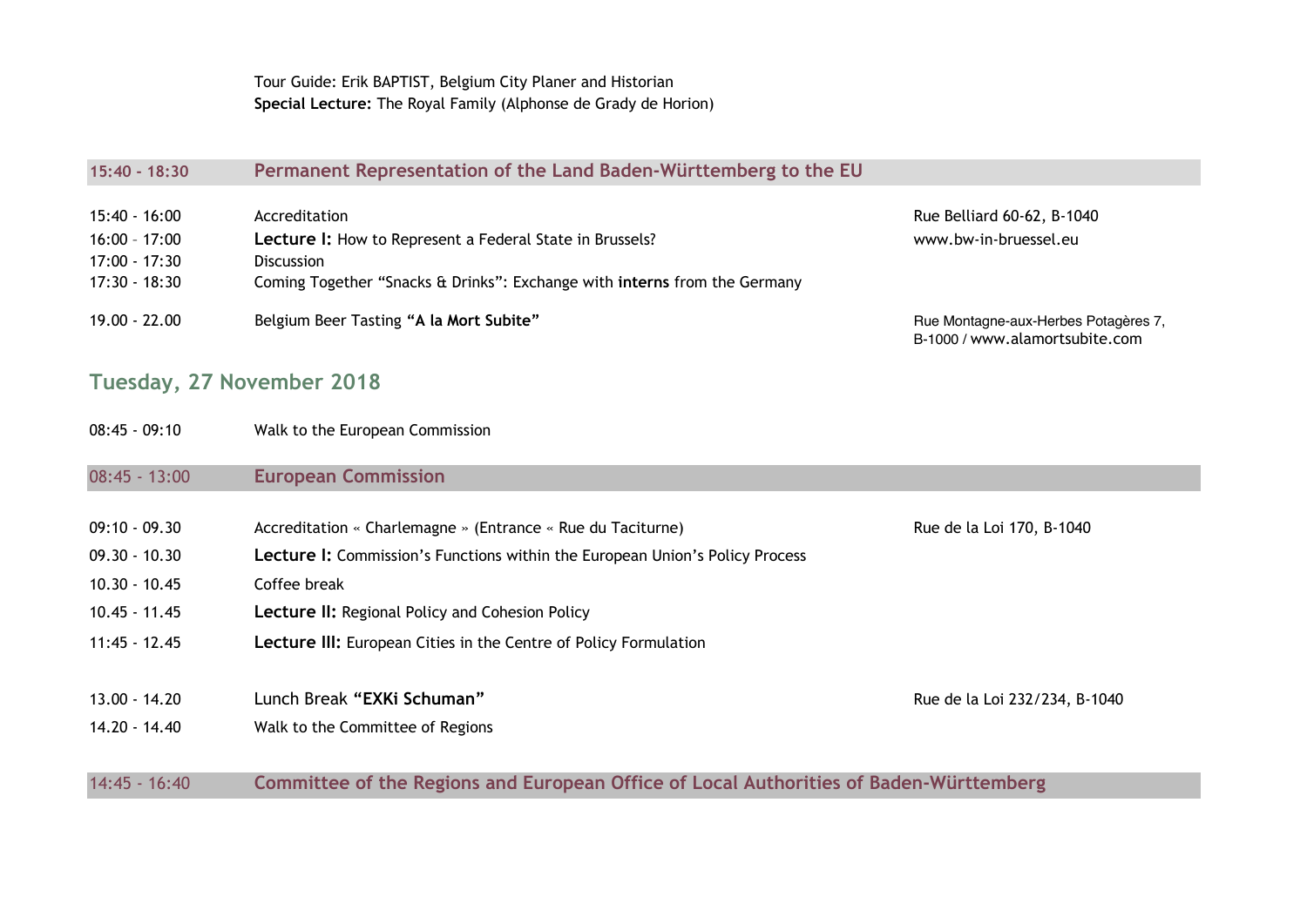| 14:45 - 15.00 | Accreditation Committee of Regions |
|---------------|------------------------------------|
|---------------|------------------------------------|

- 15.00 16.00 **Lecture I:** Lobbying for the Interests of the Regions
- 16.00 16.30 Discussion
- 16.30 16.00 Walk to the
- 17.00 19.00 **European Office of Local Authorities of Baden-Württemberg** Rue Guimard 7, B-1040 Speaker**:** Head of Office, Caroline BOGENSCHÜTZ (FH), M.E.S., M.A.

Rue Belliard 101, B-1040

## **Wednesday, 28 November 2018**

| $08:25 - 08.45$ | Walk to the German County Association                                  |                                  |
|-----------------|------------------------------------------------------------------------|----------------------------------|
| $08:45 - 12:30$ | <b>Interest Representation of German Counties and Cities</b>           |                                  |
| $09:00 - 10.00$ | Europabüro des Deutschen Landkreistages                                | Avenues de Nerviens 9-31, B-1040 |
|                 | Speaker: Head of Office, Tanja STRUVE, Tanja.Struve@eurocommunalle.org |                                  |
| $10.00 - 11.00$ | Deutscher Städtetag - German Cities in Brussels                        |                                  |
|                 | Speaker: Head of Office, Friederike PISCHNIK: pischnick@staedtetag.de  |                                  |
| $11.00 - 12.00$ | <b>CEMR - The Council of European Municipalities and Regions</b>       |                                  |
|                 | Speaker: Dr. Angelika Poth-Mögele, Executive Director European Affairs |                                  |
| $12.15 - 14.00$ | Lunch Break "Maison Antoine"                                           | Place Jourdan 1, B- 1040         |
|                 | Best French (Belgium; -) Fries in Brussels                             | www.maisonantoine.be             |
| 14.00 - 14.15   | Walk to the Council                                                    |                                  |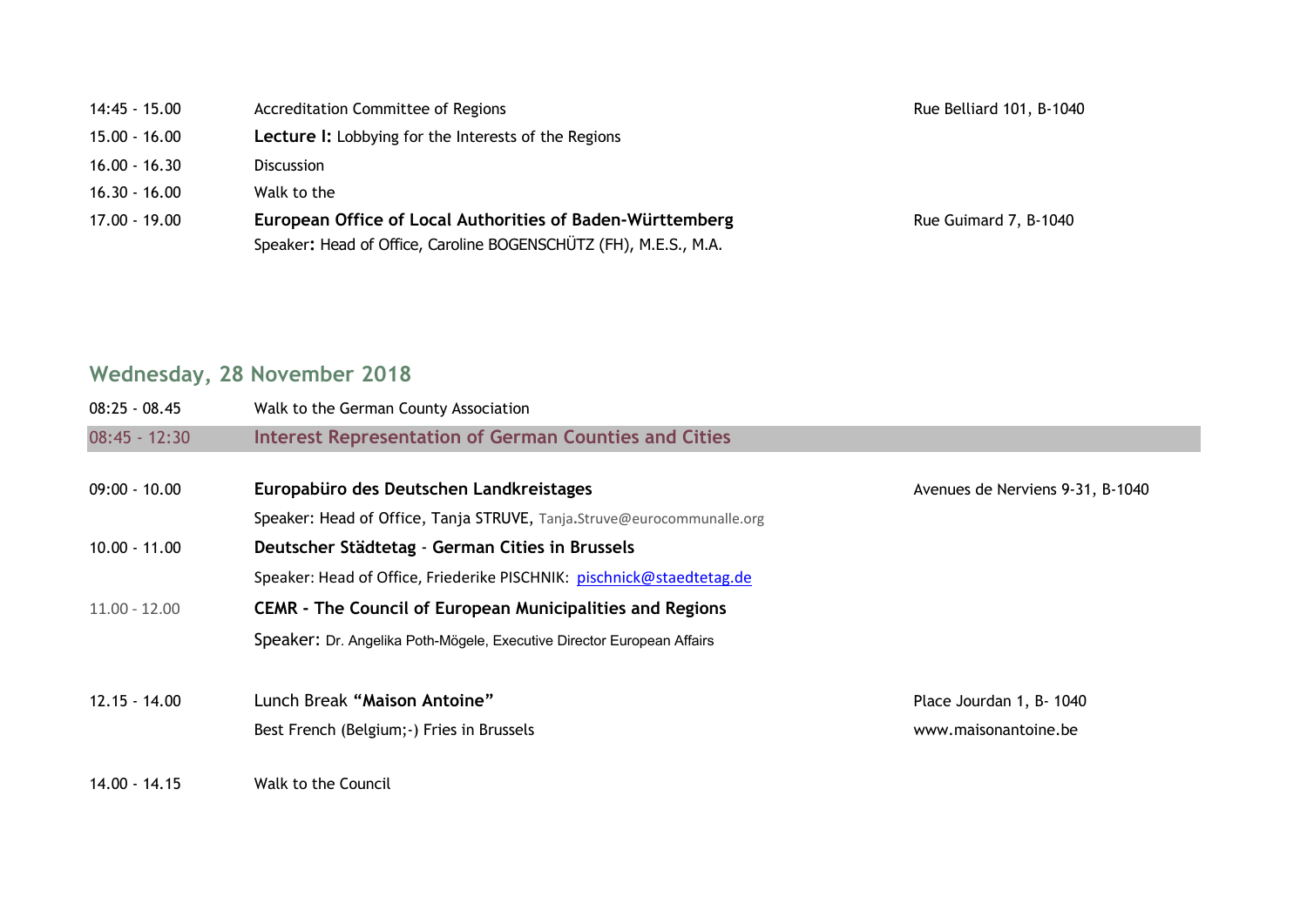## 14:15 - 16:30 **Council of the European Union**

| $14:15 - 14.30$ | Accreditation                                                    | Rue de la Loi 175, B-1048 |
|-----------------|------------------------------------------------------------------|---------------------------|
| $14.30 - 15.30$ | <b>Lecture I:</b> Council's Role and Functions                   |                           |
| $15.30 - 16.30$ | Lecture II: Leadership of Trio-Presidencies                      |                           |
| $18.00 - 19.00$ | <b>Fireside Chat:</b> Lobbying for Digital Awareness in Brussels | Blue Lobby "Motel One"    |
|                 | Speaker: Cornelius WITT, Consultant "Scope Europe"               |                           |
|                 | (optional)                                                       |                           |

## **Thursday, 29 November 2018**

| 09.20 - 09.45   | Walk to the European Parliament                                                                                     |                                 |
|-----------------|---------------------------------------------------------------------------------------------------------------------|---------------------------------|
| 09.45 - 13:00   | <b>European Parliament</b>                                                                                          |                                 |
| 09:45 - 10:00   | <b>Accreditation Visitors' Entrance</b>                                                                             | Rue Wiertz 60, B-1047           |
| $10:00 - 10:30$ | Lecture I: The Parliament at a Glance: Visitors Service                                                             |                                 |
| 10.30 - 11.00   | Plenary - Visitors' Tribune                                                                                         |                                 |
| 11:00 - 11:45   | Lecture II: Peter SIMON (S&D) / REGI-Committee (URBAN Intergroup)                                                   |                                 |
| 11.45 - 12.30   | Guest Speaker: Marcus Göpfert, Head of Brussels Office of the Region Stuttgart, marcus.goepfert@region-stuttgart.de |                                 |
| 12:30 - 14:00   | Lunch Break "Place Luxembourg": together with Czech exchange Students from the Tilburg University                   |                                 |
| $14:00 - 15:30$ | Parlamentarium                                                                                                      |                                 |
| 14.00 - 14:15   | Accrediation Willy Brandt Building                                                                                  | Place de Luxembourg 100, B-1050 |

14:15 - 15:30 Ineractive virtual trip through Europe to discover your and other member states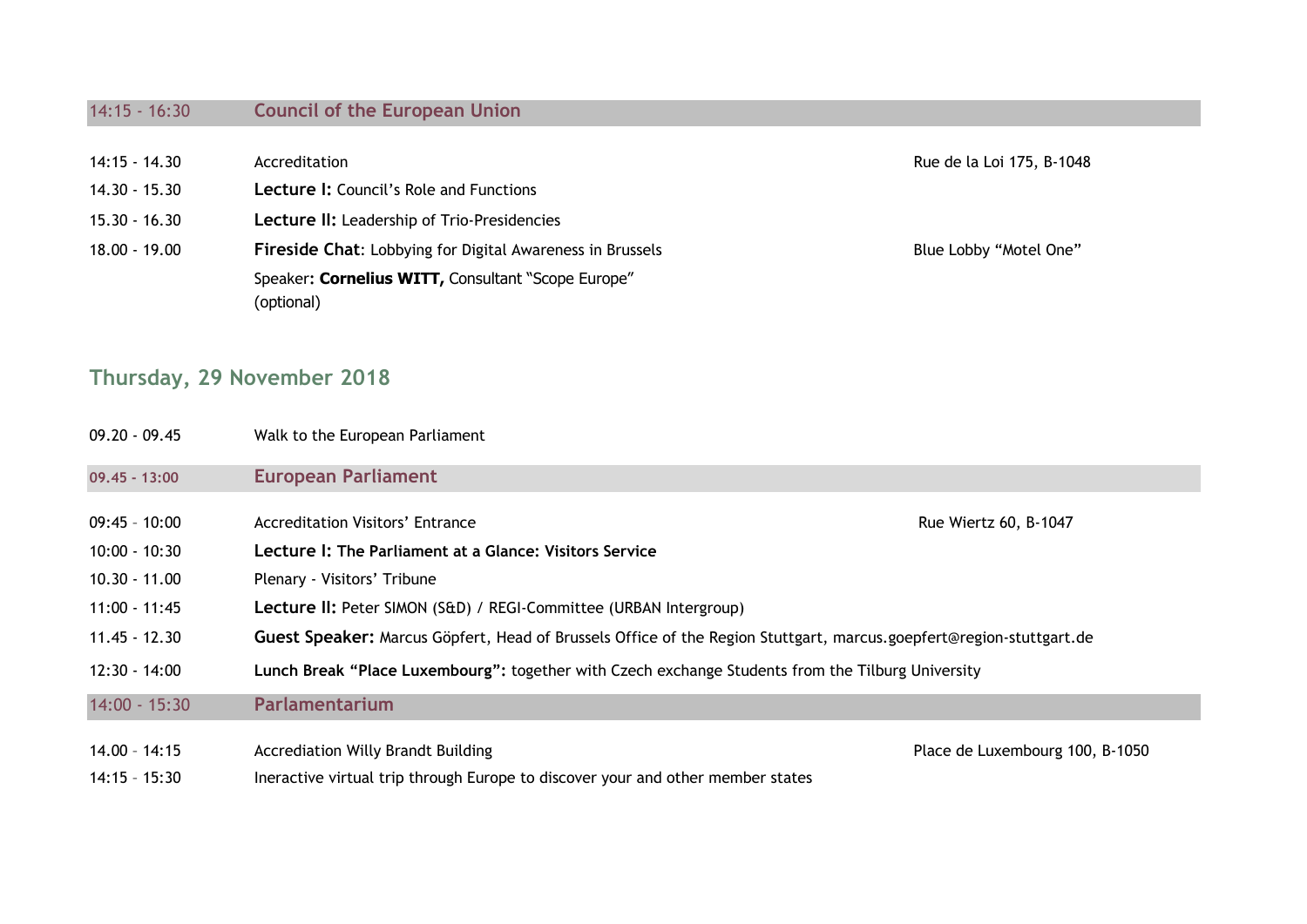|                 | Discussion: Exchange with the visitors group - exchange students - of MEP Olga Sehnalová (S&D, Czech Republic)                  |                                  |
|-----------------|---------------------------------------------------------------------------------------------------------------------------------|----------------------------------|
| 15:45-17:30     | <b>EPC - European Policy Centre Brussels</b>                                                                                    |                                  |
| 15.45 - 16:00   | Accreditation                                                                                                                   | 14-16 Rue du Trône, B-1000       |
| $16:00 - 17:30$ | <b>Lecture:</b> The leading Brussels based Think Tank at a glance                                                               |                                  |
|                 | <b>Speaker:</b> Dr. Janis A. Emmanouilidis, Senior Policy Analyst & Director of Studies                                         |                                  |
|                 | <b>Discussion:</b> Exchange with multinational Academic Fellows and Scientists                                                  |                                  |
| 18:30-20:00     | <b>Book Presentation: Coordinating Austrian European Politics</b>                                                               |                                  |
| $18.00 - 18.15$ | Accreditation: Permanent Representation of Austria to the EU                                                                    | Avenue de Cortenbergh 30, B-1040 |
| $18.15 - 18.45$ | <b>Introduction: Prof. Dr. Klemens Fischer, Minister Plenipotentiary</b>                                                        |                                  |
| 18.45 - 20.00   | Presentation & Discussion: Prof. Dr. Annegrett Eppler (University of Kehl) & Prof. Dr. Andreas Maurer (University of Innsbruck) |                                  |

# **Friday, 30 November 2018**

| Motel One - Check out                                                                                          |                                  |
|----------------------------------------------------------------------------------------------------------------|----------------------------------|
| <b>Austrian Federalism and EU-Presidency 2018</b>                                                              |                                  |
| Permanent Representation of Austria to the EU                                                                  | Avenue de Cortenbergh 30, B-1040 |
| Lecture I: Subsidiarity in the EU-Presidencies Programme                                                       |                                  |
| Speaker: Miriam DONDI, Head of the Visitors Service                                                            |                                  |
| Discussion/Exchange: EU-Presidency-Team "Parliamentary Relations' of Attaché Dr. Karl Müller                   |                                  |
| Lecture II: Association of Austrian Towns and Cities (Österreichischer Städtebund)<br>Speaker: Simone WOHLESER |                                  |
| Lecture III: Association of Austrian Local Authorities (Österreichischer Gemeindebund)                         |                                  |
|                                                                                                                | Speaker: Daniela FRAISS          |